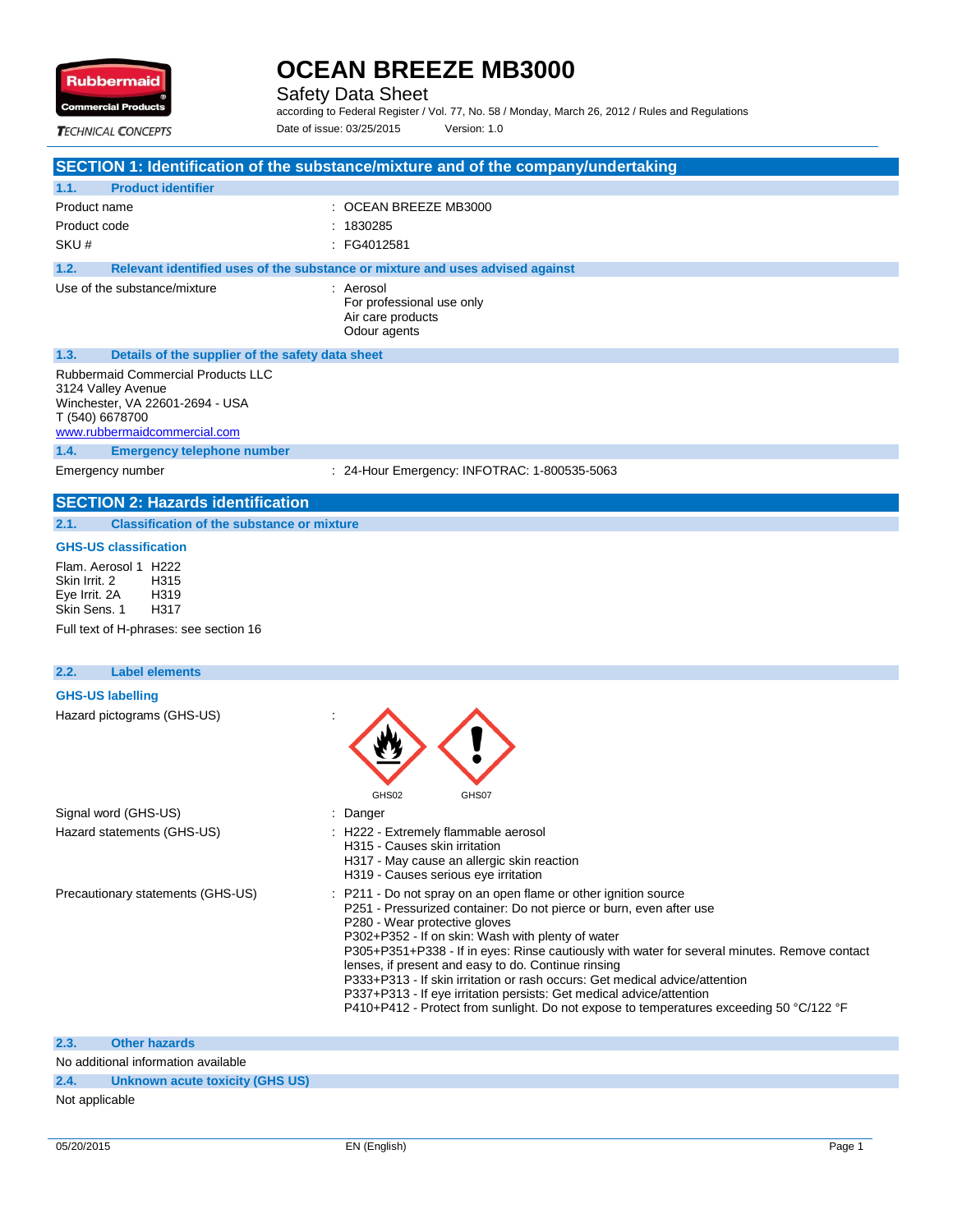Safety Data Sheet

according to Federal Register / Vol. 77, No. 58 / Monday, March 26, 2012 / Rules and Regulations

#### **SECTION 3: Composition/information on ingredients**

#### **3.1. Substance**

#### Not applicable

| <b>Name</b>                                    | <b>Product identifier</b> | %         | <b>GHS-US classification</b>                                                                                                                    |
|------------------------------------------------|---------------------------|-----------|-------------------------------------------------------------------------------------------------------------------------------------------------|
| Alcohol                                        | (CAS No) 64-17-5          | $10 - 20$ | Flam. Liq. 2, H225<br>Skin Irrit. 2, H315<br>Eye Irrit. 2A, H319<br>STOT SE 3, H335                                                             |
| <b>HEXYLENE GLYCOL</b>                         | (CAS No) 107-41-5         | $10 - 20$ | Skin Irrit. 2. H315<br>Eye Irrit. 2A, H319                                                                                                      |
| <b>AMYL CINNAMAL</b>                           | (CAS No) 122-40-7         | $1 - 10$  | Skin Sens. 1, H317<br>Aquatic Chronic 2, H411                                                                                                   |
| 2,6-DIMETHYL-7-OCTEN-2-OL                      | (CAS No) 18479-58-8       | $1 - 10$  | Eye Irrit. 2A, H319                                                                                                                             |
| <b>GERANIOL</b>                                | (CAS No) 106-24-1         | $0.1 - 1$ | Skin Irrit. 2, H315<br>Eye Dam. 1, H318<br>Skin Sens. 1, H317                                                                                   |
| <b>SCENTENAL</b>                               | (CAS No) 86803-90-9       | $0,1 - 1$ | Skin Sens. 1, H317<br>Aquatic Chronic 2, H411                                                                                                   |
| <b>LIMONENE</b>                                | (CAS No) 5989-27-5        | $0,1 - 1$ | Flam. Liq. 3, H226<br>Skin Irrit. 2, H315<br><b>Skin Sens. 1. H317</b><br>Asp. Tox. 1, H304<br>Aquatic Acute 1, H400<br>Aquatic Chronic 1, H410 |
| <b>CITRONELLOL</b>                             | (CAS No) 106-22-9         | $0,1 - 1$ | Skin Irrit. 2, H315<br>Skin Sens. 1, H317<br>Aquatic Chronic 2, H411                                                                            |
| <b>EUGENOL</b>                                 | (CAS No) 97-53-0          | $0,1 - 1$ | Eye Irrit. 2A, H319<br>Skin Sens. 1, H317                                                                                                       |
| <b>ALPHA CEDRENE</b>                           | (CAS No) 469-61-4         | < 0,1     | Asp. Tox. 1, H304<br>Aquatic Acute 1, H400<br>Aquatic Chronic 1, H410                                                                           |
| BETA-CARYOPHYLLENE                             | (CAS No) 87-44-5          | < 0.1     | Asp. Tox. 1, H304                                                                                                                               |
| <b>PINENES</b>                                 | (CAS No) 127-91-3         | < 0.1     | Skin Irrit. 2. H315<br><b>Skin Sens. 1. H317</b><br>Asp. Tox. 1, H304                                                                           |
| <b>MYRCENE</b>                                 | (CAS No) 123-35-3         | < 0.1     | Flam. Liq. 3, H226<br>Skin Irrit. 2, H315<br>Eye Irrit. 2A, H319<br>Asp. Tox. 1, H304                                                           |
| p-CYMENE                                       | (CAS No) 99-87-6          | < 0,1     | Flam. Liq. 3, H226<br>Skin Irrit. 2, H315<br>Aquatic Chronic 2, H411<br>Asp. Tox. 1, H304                                                       |
| OCIMENE - MAINLY 3,7-DIMETHYLOCTA 1,3,6-TRIENE | (CAS No) 13877-91-3       | < 0.1     | Asp. Tox. 1, H304                                                                                                                               |
| 3-CARENE                                       | (CAS No) 13466-78-9       | < 0.1     | Flam. Liq. 3, H226<br>Skin Irrit. 2, H315<br>Skin Sens. 1, H317<br>Asp. Tox. 1, H304                                                            |
| <b>GAMMA-TERPINENE</b>                         | (CAS No) 99-85-4          | < 0,1     | Flam. Liq. 3, H226<br>Skin Irrit. 2, H315<br>Asp. Tox. 1, H304                                                                                  |
| <b>UNDECATRIENE</b>                            | (CAS No) 16356-11-9       | < 0.1     | Skin Irrit. 2, H315<br>Asp. Tox. 1, H304<br>Aquatic Acute 1, H400<br>Aquatic Chronic 1, H410                                                    |

Full text of H-phrases: see section 16

| <b>SECTION 4: First aid measures</b>             |                                                                                                                                                                                                                                                 |      |
|--------------------------------------------------|-------------------------------------------------------------------------------------------------------------------------------------------------------------------------------------------------------------------------------------------------|------|
| 4.1.<br><b>Description of first aid measures</b> |                                                                                                                                                                                                                                                 |      |
| First-aid measures general                       | : Never give anything by mouth to an unconscious person. If you feel unwell, seek medical<br>advice (show the label where possible).                                                                                                            |      |
| First-aid measures after inhalation              | : Cough. Allow breathing of fresh air. Allow the victim to rest.                                                                                                                                                                                |      |
| First-aid measures after skin contact            | : Remove/Take off immediately all contaminated clothing. If skin irritation persists, take medical<br>advice. Wash with plenty of soap and water. Wash contaminated clothing before reuse.                                                      |      |
| First-aid measures after eye contact             | : Rinse cautiously with water for several minutes. Direct contact with the eyes is likely to be<br>irritating. Remove contact lenses, if present and easy to do. Continue rinsing. If eye irritation<br>persists: Get medical advice/attention. |      |
| 05/20/2015                                       | EN (English)                                                                                                                                                                                                                                    | 2/12 |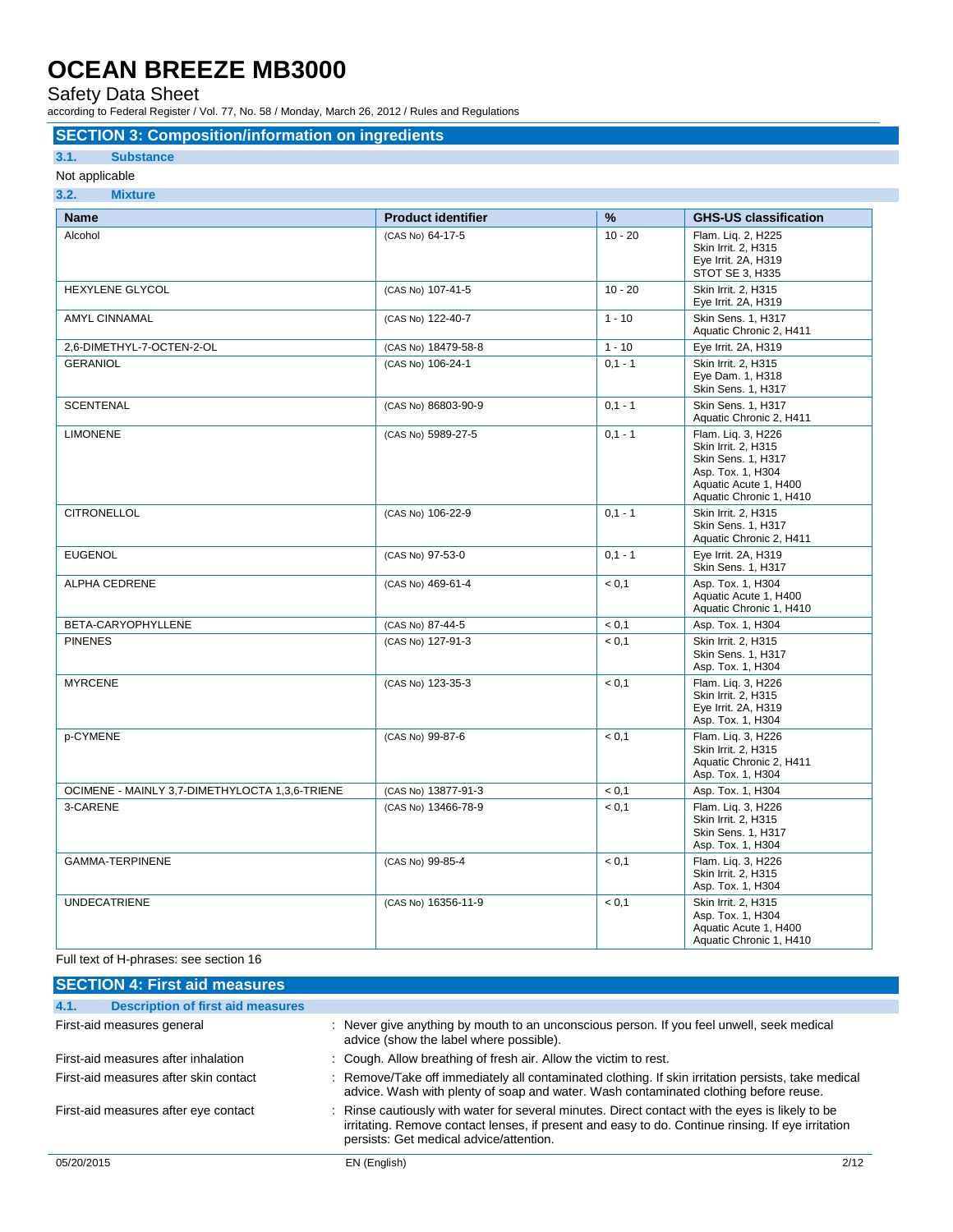### Safety Data Sheet

| according to Federal Register / Vol. 77, No. 58 / Monday, March 26, 2012 / Rules and Regulations |                                                                                                                                                                                                                                      |  |
|--------------------------------------------------------------------------------------------------|--------------------------------------------------------------------------------------------------------------------------------------------------------------------------------------------------------------------------------------|--|
| First-aid measures after ingestion                                                               | : Rinse mouth. Do NOT induce vomiting. Obtain emergency medical attention.                                                                                                                                                           |  |
| 4.2.<br>Most important symptoms and effects, both acute and delayed                              |                                                                                                                                                                                                                                      |  |
| Symptoms/injuries after inhalation                                                               | : Shortness of breath. May cause an allergic skin reaction.                                                                                                                                                                          |  |
| Symptoms/injuries after skin contact                                                             | Causes skin irritation.                                                                                                                                                                                                              |  |
| Symptoms/injuries after eye contact                                                              | : Causes serious eye irritation.                                                                                                                                                                                                     |  |
| Indication of any immediate medical attention and special treatment needed<br>4.3.               |                                                                                                                                                                                                                                      |  |
| No additional information available                                                              |                                                                                                                                                                                                                                      |  |
| <b>SECTION 5: Firefighting measures</b>                                                          |                                                                                                                                                                                                                                      |  |
| 5.1.<br><b>Extinguishing media</b>                                                               |                                                                                                                                                                                                                                      |  |
| Suitable extinguishing media                                                                     | : Foam. Dry powder. Carbon dioxide. Water spray. Sand.                                                                                                                                                                               |  |
| Unsuitable extinguishing media                                                                   | Do not use a heavy water stream.                                                                                                                                                                                                     |  |
| 5.2.<br>Special hazards arising from the substance or mixture                                    |                                                                                                                                                                                                                                      |  |
| Fire hazard                                                                                      | : Extremely flammable aerosol.                                                                                                                                                                                                       |  |
| <b>Explosion hazard</b>                                                                          | May form flammable/explosive vapour-air mixture. Heat may build pressure, rupturing closed<br>containers, spreading fire and increasing risk of burns and injuries.                                                                  |  |
| Reactivity                                                                                       | Stable under normal conditions of use.                                                                                                                                                                                               |  |
| 5.3.<br><b>Advice for firefighters</b>                                                           |                                                                                                                                                                                                                                      |  |
| Firefighting instructions                                                                        | Use water spray or fog for cooling exposed containers. Exercise caution when fighting any<br>chemical fire. Prevent fire-fighting water from entering environment. DO NOT fight fire when fire<br>reaches explosives. Evacuate area. |  |
| Protection during firefighting                                                                   | : Do not enter fire area without proper protective equipment, including respiratory protection.                                                                                                                                      |  |
| <b>SECTION 6: Accidental release measures</b>                                                    |                                                                                                                                                                                                                                      |  |
| 6.1.<br>Personal precautions, protective equipment and emergency procedures                      |                                                                                                                                                                                                                                      |  |
| General measures                                                                                 | : No open flames. No smoking. Isolate from fire, if possible, without unnecessary risk. Remove<br>ignition sources. Use special care to avoid static electric charges.                                                               |  |
| 6.1.1.<br>For non-emergency personnel                                                            |                                                                                                                                                                                                                                      |  |
| Emergency procedures                                                                             | : Evacuate unnecessary personnel.                                                                                                                                                                                                    |  |

|                      | 6.1.2. For emergency responders |  |
|----------------------|---------------------------------|--|
| Protective equipment |                                 |  |
| Emergency procedures |                                 |  |

rgency procedures in the settle state of the state of the ventilate area. **6.2. Environmental precautions**

Prevent entry to sewers and public waters. Notify authorities if liquid enters sewers or public waters.

| 6.3. | Methods and material for containment and cleaning up |  |                                                                                                                                                                          |
|------|------------------------------------------------------|--|--------------------------------------------------------------------------------------------------------------------------------------------------------------------------|
|      | Methods for cleaning up                              |  | Ventilate spillage area. Soak up spills with inert solids, such as clay or diatomaceous earth as<br>soon as possible. Collect spillage. Store away from other materials. |

 $:$  Equip cleanup crew with proper protection.

#### **6.4. Reference to other sections**

See Heading 8. Exposure controls and personal protection.

| <b>SECTION 7: Handling and storage</b>                               |                                                                                                                                                                                                                                                                                                                            |
|----------------------------------------------------------------------|----------------------------------------------------------------------------------------------------------------------------------------------------------------------------------------------------------------------------------------------------------------------------------------------------------------------------|
| 7.1.<br><b>Precautions for safe handling</b>                         |                                                                                                                                                                                                                                                                                                                            |
| Additional hazards when processed                                    | : Handle empty containers with care because residual vapours are flammable. Hazardous waste<br>due to potential risk of explosion. Pressurized container: Do not pierce or burn, even after use.                                                                                                                           |
| Precautions for safe handling                                        | : No open flames. No smoking. Use only non-sparking tools. Wash hands and other exposed<br>areas with mild soap and water before eating, drinking or smoking and when leaving work.<br>Provide good ventilation in process area to prevent formation of vapour. Do not spray on an<br>open flame or other ignition source. |
| Hygiene measures                                                     | : Wash hands and other exposed areas with mild soap and water before eating, drinking or<br>smoking and when leaving work. Contaminated work clothing should not be allowed out of the<br>workplace. Wash contaminated clothing before reuse.                                                                              |
| 7.2.<br>Conditions for safe storage, including any incompatibilities |                                                                                                                                                                                                                                                                                                                            |
| <b>Technical measures</b>                                            | : Comply with applicable regulations.                                                                                                                                                                                                                                                                                      |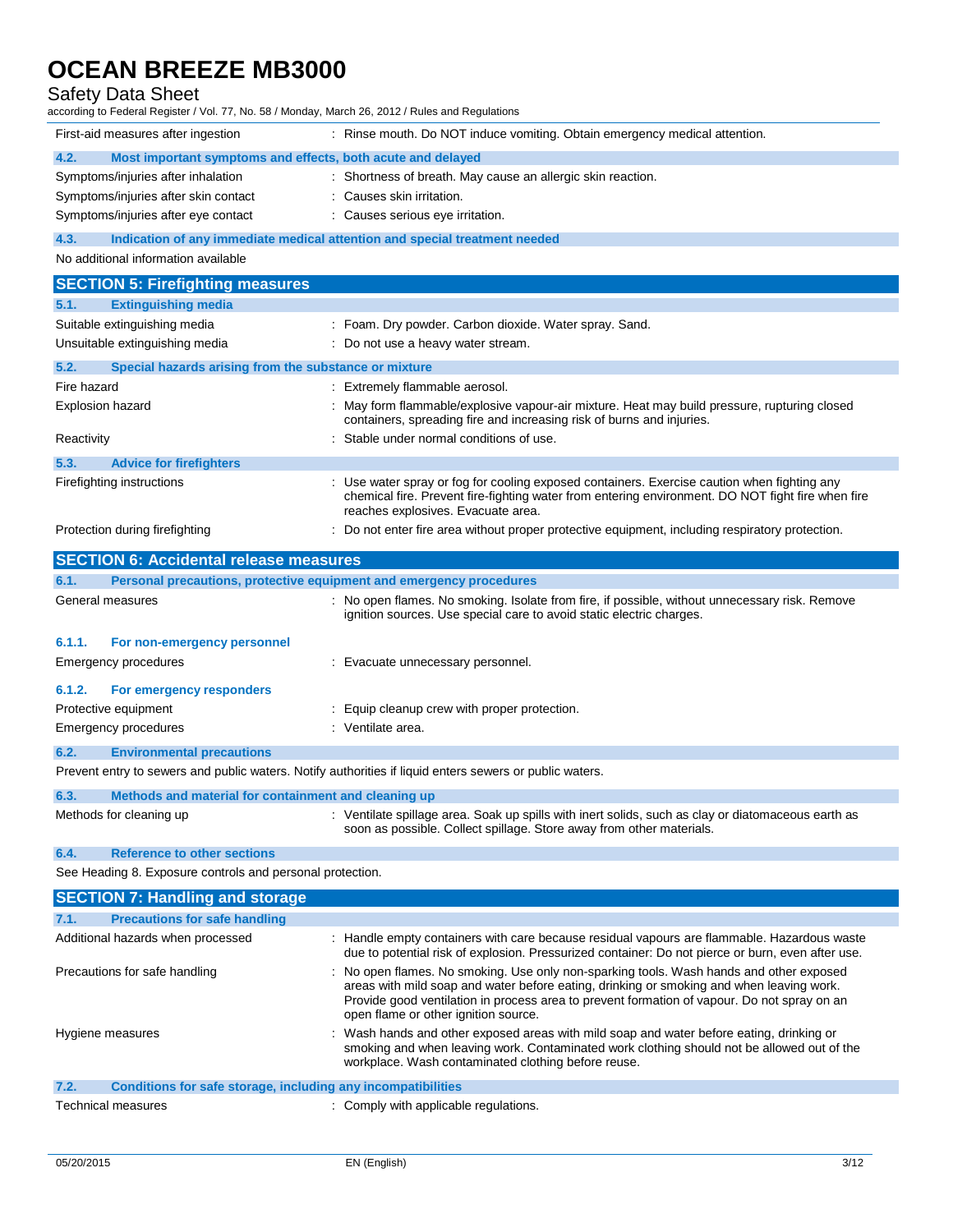### Safety Data Sheet

according to Federal Register / Vol. 77, No. 58 / Monday, March 26, 2012 / Rules and Regulations

| Storage conditions     | : Keep only in the original container in a cool, well ventilated place away from : Direct sunlight,<br>Heat sources, Ignition sources. Keep container closed when not in use. Do not expose to<br>temperatures exceeding 50 °C/ 122 °F. Keep in fireproof place. |
|------------------------|------------------------------------------------------------------------------------------------------------------------------------------------------------------------------------------------------------------------------------------------------------------|
| Incompatible products  | : Strong bases. Strong acids.                                                                                                                                                                                                                                    |
| Incompatible materials | : Sources of ignition. Direct sunlight. Heat sources.                                                                                                                                                                                                            |
|                        |                                                                                                                                                                                                                                                                  |

**7.3. Specific end use(s)**

No additional information available

|                                   | <b>SECTION 8: Exposure controls/personal protection</b> |                        |  |  |
|-----------------------------------|---------------------------------------------------------|------------------------|--|--|
| 8.1.<br><b>Control parameters</b> |                                                         |                        |  |  |
| <b>OCEAN BREEZE MB3000</b>        |                                                         |                        |  |  |
| <b>ACGIH</b>                      | Not applicable                                          |                        |  |  |
| <b>OSHA</b>                       | Not applicable                                          |                        |  |  |
| <b>EUGENOL (97-53-0)</b>          |                                                         |                        |  |  |
| <b>ACGIH</b>                      | Not applicable                                          |                        |  |  |
| <b>OSHA</b>                       | Not applicable                                          |                        |  |  |
| <b>LIMONENE (5989-27-5)</b>       |                                                         |                        |  |  |
| <b>ACGIH</b>                      | Not applicable                                          |                        |  |  |
| <b>OSHA</b>                       | Not applicable                                          |                        |  |  |
| <b>CITRONELLOL (106-22-9)</b>     |                                                         |                        |  |  |
| <b>ACGIH</b>                      | Not applicable                                          |                        |  |  |
| <b>OSHA</b>                       | Not applicable                                          |                        |  |  |
| <b>GERANIOL (106-24-1)</b>        |                                                         |                        |  |  |
| <b>ACGIH</b>                      | Not applicable                                          |                        |  |  |
| <b>OSHA</b>                       | Not applicable                                          |                        |  |  |
| Alcohol (64-17-5)                 |                                                         |                        |  |  |
| <b>ACGIH</b>                      | ACGIH STEL (ppm)                                        | 1000 ppm               |  |  |
| <b>ACGIH</b>                      | Remark (ACGIH)                                          | URT irr                |  |  |
| <b>OSHA</b>                       | OSHA PEL (TWA) (mg/m <sup>3</sup> )                     | 1900 mg/m <sup>3</sup> |  |  |
| <b>OSHA</b>                       | OSHA PEL (TWA) (ppm)                                    | 1000 ppm               |  |  |
| HEXYLENE GLYCOL (107-41-5)        |                                                         |                        |  |  |
| <b>ACGIH</b>                      | ACGIH Ceiling (ppm)                                     | 25 ppm                 |  |  |
| <b>ACGIH</b>                      | Remark (ACGIH)                                          | Eye & URT irr          |  |  |
| <b>OSHA</b>                       | Not applicable                                          |                        |  |  |
| AMYL CINNAMAL (122-40-7)          |                                                         |                        |  |  |
| <b>ACGIH</b>                      | Not applicable                                          |                        |  |  |
| <b>OSHA</b>                       | Not applicable                                          |                        |  |  |
|                                   | 2,6-DIMETHYL-7-OCTEN-2-OL (18479-58-8)                  |                        |  |  |
| ACGIH                             | Not applicable                                          |                        |  |  |
| <b>OSHA</b>                       | Not applicable                                          |                        |  |  |
| ALPHA CEDRENE (469-61-4)          |                                                         |                        |  |  |
| <b>ACGIH</b>                      | Not applicable                                          |                        |  |  |
| <b>OSHA</b>                       | Not applicable                                          |                        |  |  |
| <b>PINENES (127-91-3)</b>         |                                                         |                        |  |  |
| <b>ACGIH</b>                      | Not applicable                                          |                        |  |  |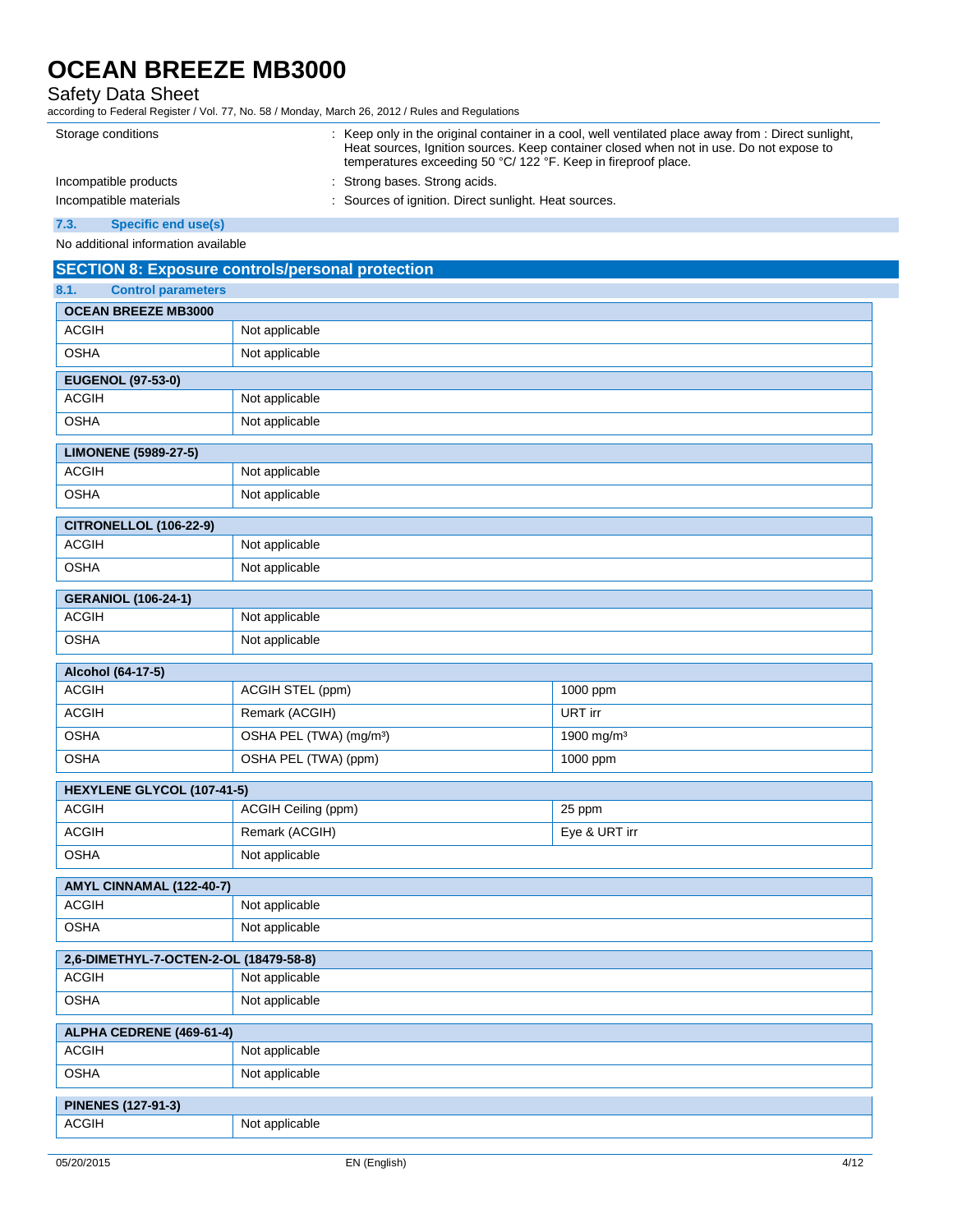### Safety Data Sheet

according to Federal Register / Vol. 77, No. 58 / Monday, March 26, 2012 / Rules and Regulations

| <b>PINENES (127-91-3)</b>        |                                                             |        |
|----------------------------------|-------------------------------------------------------------|--------|
| <b>OSHA</b>                      | Not applicable                                              |        |
| <b>MYRCENE (123-35-3)</b>        |                                                             |        |
| <b>ACGIH</b>                     | Not applicable                                              |        |
| <b>OSHA</b>                      | Not applicable                                              |        |
| 3-CARENE (13466-78-9)            |                                                             |        |
| <b>ACGIH</b>                     | ACGIH TWA (ppm)                                             | 20 ppm |
| <b>OSHA</b>                      | Not applicable                                              |        |
| <b>UNDECATRIENE (16356-11-9)</b> |                                                             |        |
| <b>ACGIH</b>                     | Not applicable                                              |        |
| <b>OSHA</b>                      | Not applicable                                              |        |
| BETA-CARYOPHYLLENE (87-44-5)     |                                                             |        |
| <b>ACGIH</b>                     | Not applicable                                              |        |
| <b>OSHA</b>                      | Not applicable                                              |        |
|                                  | OCIMENE - MAINLY 3,7-DIMETHYLOCTA 1,3,6-TRIENE (13877-91-3) |        |
| <b>ACGIH</b>                     | Not applicable                                              |        |
| <b>OSHA</b>                      | Not applicable                                              |        |
| GAMMA-TERPINENE (99-85-4)        |                                                             |        |
| <b>ACGIH</b>                     | Not applicable                                              |        |
| <b>OSHA</b>                      | Not applicable                                              |        |
| p-CYMENE (99-87-6)               |                                                             |        |
| <b>ACGIH</b>                     | Not applicable                                              |        |
| <b>OSHA</b>                      | Not applicable                                              |        |
| <b>SCENTENAL (86803-90-9)</b>    |                                                             |        |
| <b>ACGIH</b>                     | Not applicable                                              |        |
| <b>OSHA</b>                      | Not applicable                                              |        |

| 8.2.<br><b>Exposure controls</b> |                                                                                                       |
|----------------------------------|-------------------------------------------------------------------------------------------------------|
| Appropriate engineering controls | : Provide local exhaust or general room ventilation to minimize mist and/or vapour<br>concentrations. |
| Personal protective equipment    | : Avoid all unnecessary exposure.                                                                     |
| Hand protection                  | : Wear protective gloves.                                                                             |
| Eye protection                   | : None under normal use.                                                                              |
| Respiratory protection           | : None under normal use.                                                                              |
| Other information                | De pot oot drink er smake during use                                                                  |

| Other information                                             | : Do not eat, drink or smoke during use. |      |
|---------------------------------------------------------------|------------------------------------------|------|
| <b>SECTION 9: Physical and chemical properties</b>            |                                          |      |
| Information on basic physical and chemical properties<br>9.1. |                                          |      |
| Physical state                                                | : Liquid                                 |      |
| Appearance                                                    | : Clear Transparent Liquid.              |      |
| Colour                                                        | : colourless to slightly yellow          |      |
| Odour                                                         | : characteristic                         |      |
| Odour threshold                                               | : No data available                      |      |
| pH                                                            | : No data available                      |      |
| Relative evaporation rate (butylacetate=1)                    | : No data available                      |      |
| Melting point                                                 | : No data available                      |      |
| 05/20/2015                                                    | EN (English)                             | 5/12 |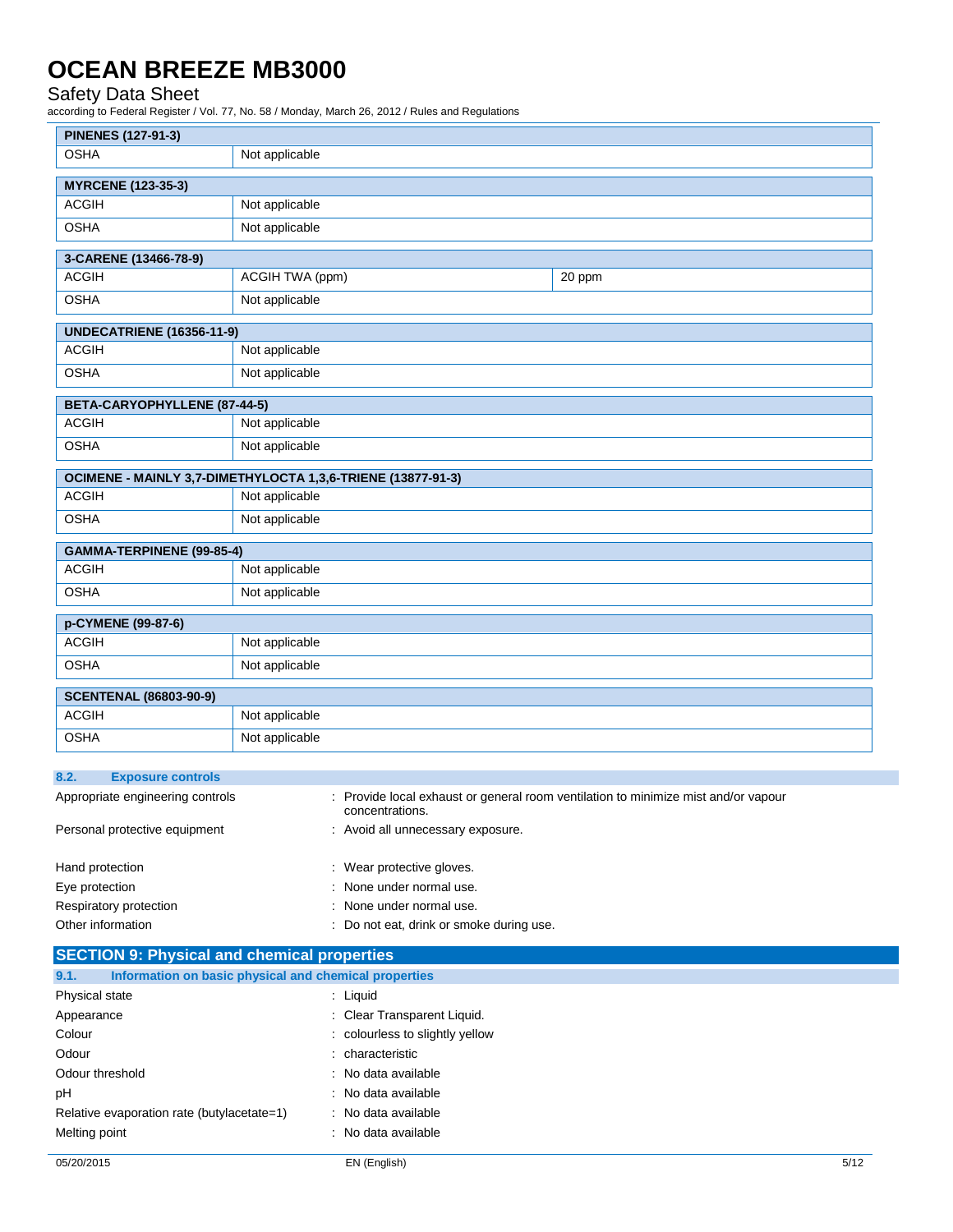### Safety Data Sheet

according to Federal Register / Vol. 77, No. 58 / Monday, March 26, 2012 / Rules and Regulations

| Freezing point                   | : No data available           |
|----------------------------------|-------------------------------|
| Boiling point                    | : No data available           |
| Flash point                      | : No data available           |
| Auto-ignition temperature        | No data available             |
| Decomposition temperature        | : No data available           |
| Flammability (solid, gas)        | : Extremely flammable aerosol |
| Vapour pressure                  | : $4,5 - 5,5$ bar             |
| Relative vapour density at 20 °C | : No data available           |
| Relative density                 | : 0.7                         |
| Solubility                       | No data available             |
| Log Pow                          | : No data available           |
| Log Kow                          | : No data available           |
| Viscosity, kinematic             | : No data available           |
| Viscosity, dynamic               | : No data available           |
| Explosive properties             | : No data available           |
| Oxidising properties             | No data available             |
| Explosive limits                 | $: 1.8 - 19$ vol %            |
|                                  |                               |

#### **9.2. Other information**

No additional information available

#### **SECTION 10: Stability and reactivity**

#### **10.1. Reactivity**

Stable under normal conditions of use.

#### **10.2. Chemical stability**

Extremely flammable aerosol. Contains gas under pressure; may explode if heated. Extreme risk of explosion by shock, friction, fire or other sources of ignition.

#### **10.3. Possibility of hazardous reactions**

Not established.

#### **10.4. Conditions to avoid**

Direct sunlight. Extremely high or low temperatures. Heat. Sparks. Open flame. Overheating.

#### **10.5. Incompatible materials**

Oxidizing agent. Strong acids. Strong bases.

### **10.6. Hazardous decomposition products**

May release flammable gases. fume. Carbon monoxide. Carbon dioxide.

### **SECTION 11: Toxicological information**

#### **11.1. Information on toxicological effects**

#### Acute toxicity in the contract of the contract of the classified in the classified

| Alcohol (64-17-5)          |                           |  |
|----------------------------|---------------------------|--|
| LD50 oral rat              | 7060 mg/kg                |  |
| LD50 dermal rabbit         | > 16000 mg/kg             |  |
| LC50 inhalation rat (mg/l) | > 20 mg/l/4h              |  |
| ATE US (oral)              | 7060,000 mg/kg bodyweight |  |

| Skin corrosion/irritation         | : Causes skin irritation.                                        |
|-----------------------------------|------------------------------------------------------------------|
| Serious eye damage/irritation     | : Causes serious eye irritation.                                 |
| Respiratory or skin sensitisation | : May cause an allergic skin reaction.                           |
| Germ cell mutagenicity            | : Not classified                                                 |
|                                   | Based on available data, the classification criteria are not met |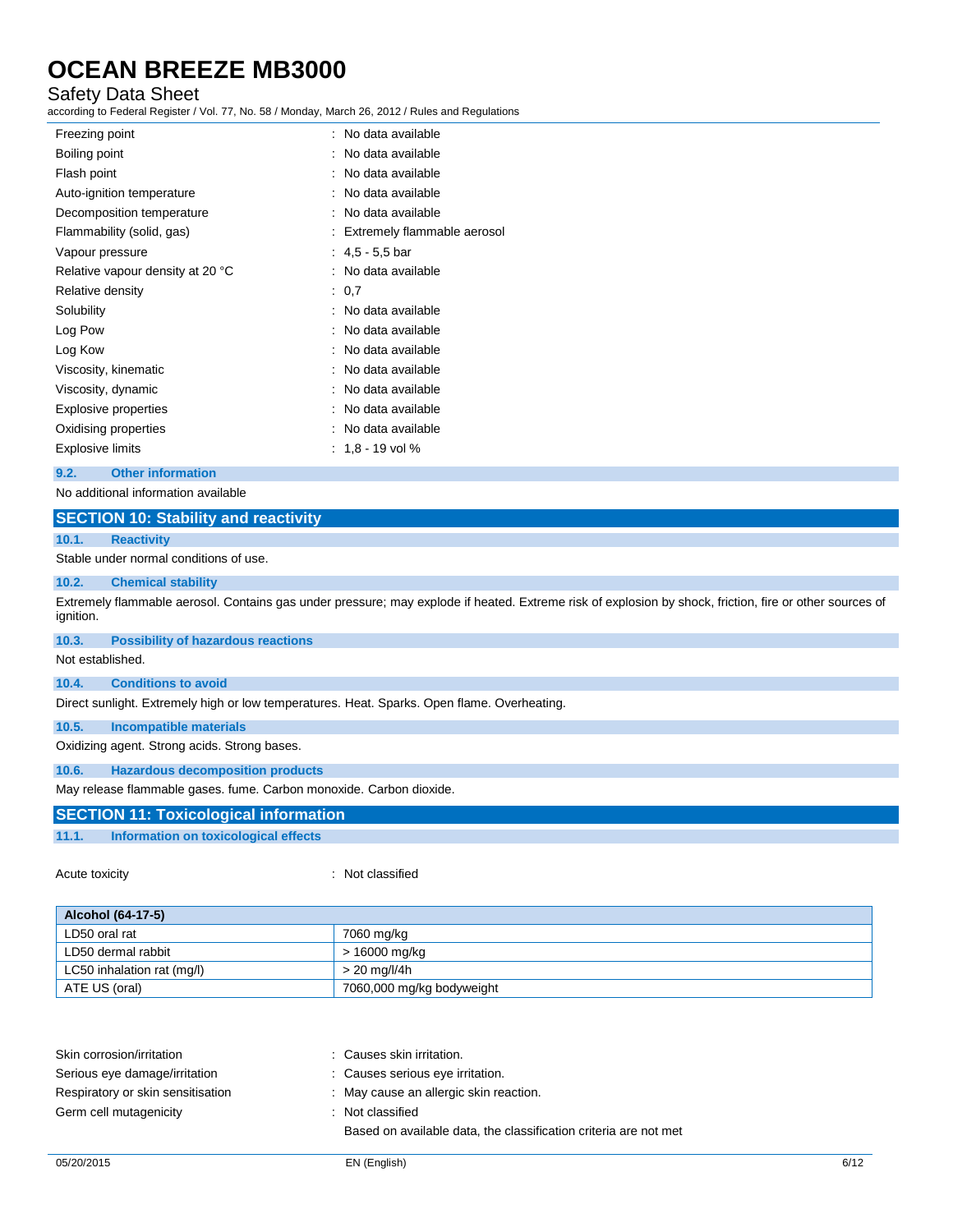### Safety Data Sheet

| Carcinogenicity                                                             | : Not classified                                                                        |
|-----------------------------------------------------------------------------|-----------------------------------------------------------------------------------------|
| Reproductive toxicity                                                       | : Not classified                                                                        |
|                                                                             | Based on available data, the classification criteria are not met                        |
| Specific target organ toxicity (single exposure)                            | : Not classified                                                                        |
| Specific target organ toxicity (repeated<br>exposure)                       | : Not classified                                                                        |
| Aspiration hazard<br>Potential adverse human health effects and<br>symptoms | : Not classified<br>: Based on available data, the classification criteria are not met. |
| Symptoms/injuries after inhalation                                          | : Shortness of breath. May cause an allergic skin reaction.                             |
| Symptoms/injuries after skin contact                                        | : Causes skin irritation.                                                               |
| Symptoms/injuries after eye contact                                         | : Causes serious eye irritation.                                                        |
| <b>SECTION 12: Ecological information</b>                                   |                                                                                         |
| <b>Toxicity</b><br>12.1.                                                    |                                                                                         |
| <b>EUGENOL (97-53-0)</b>                                                    |                                                                                         |
| LC50 fish 1                                                                 | $5.6$ mg/l                                                                              |
| EC50 other aquatic organisms 1                                              | 15,4 mg/l EC50 waterflea (48 h)                                                         |
| EC50 other aquatic organisms 2                                              | 1,9 mg/l IC50 algea (72 h) mg/l                                                         |
| <b>CITRONELLOL (106-22-9)</b>                                               |                                                                                         |
| LC50 fish 1                                                                 | $10$ mg/                                                                                |
| EC50 other aquatic organisms 1                                              | 2,38 mg/l EC50 waterflea (48 h)                                                         |
| EC50 other aquatic organisms 2                                              | 17,48 mg/l IC50 algea (72 h) mg/l                                                       |
| Alcohol (64-17-5)                                                           |                                                                                         |

| Alcohol (64-17-5)              |                                    |  |
|--------------------------------|------------------------------------|--|
| LC50 fish 1                    | 13000 mg/l                         |  |
| EC50 Daphnia 1                 | 9300 mg/l                          |  |
| EC50 other aquatic organisms 1 | 275 mg/l EC50 waterflea (48 h)     |  |
| EC50 other aquatic organisms 2 | 5012 mg/l IC50 algea (72 h) mg/l   |  |
| HEXYLENE GLYCOL (107-41-5)     |                                    |  |
| LC50 fish 1                    | $> 1000$ mg/l                      |  |
| EC50 other aquatic organisms 2 | > 1000 mg/l IC50 algea (72 h) mg/l |  |
| AMYL CINNAMAL (122-40-7)       |                                    |  |
| LC50 fish 1                    | $3 \text{ mq/l}$                   |  |
| EC50 other aquatic organisms 1 | ,89 mg/l EC50 waterflea (48 h)     |  |
| EC50 other aquatic organisms 2 | 1,1 mg/l IC50 algea (72 h) mg/l    |  |

| 12.2.                      | <b>Persistence and degradability</b> |                  |
|----------------------------|--------------------------------------|------------------|
| <b>OCEAN BREEZE MB3000</b> |                                      |                  |
|                            | Persistence and degradability        | Not established. |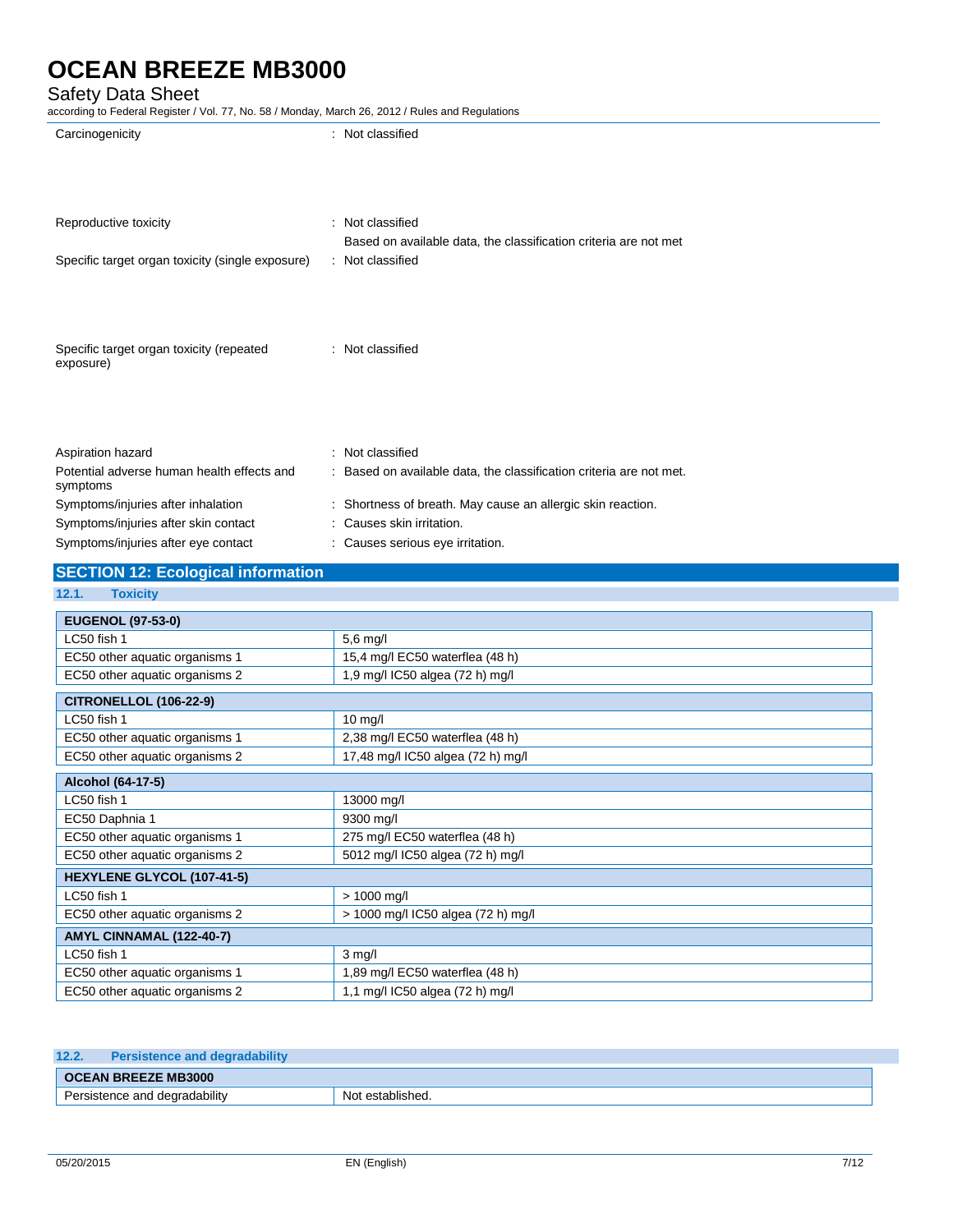### Safety Data Sheet

according to Federal Register / Vol. 77, No. 58 / Monday, March 26, 2012 / Rules and Regulations

| (64<br>Alc<br>.<br>$\sim$                           |                         |
|-----------------------------------------------------|-------------------------|
| .<br>degradability<br>and<br>`nc⊾<br>- 13151<br>ا ب | .<br>Nο<br>established. |

| 12.3.                      | <b>Bioaccumulative potential</b> |                  |  |
|----------------------------|----------------------------------|------------------|--|
| <b>OCEAN BREEZE MB3000</b> |                                  |                  |  |
|                            | Bioaccumulative potential        | Not established. |  |
|                            |                                  |                  |  |
| Alcohol (64-17-5)          |                                  |                  |  |
|                            | Bioaccumulative potential        | Not established. |  |

#### **12.4. Mobility in soil**

No additional information available

| 12.5.<br>Other adverse effects             |                                                      |  |
|--------------------------------------------|------------------------------------------------------|--|
| Effect on ozone layer                      | : None to our knowledge                              |  |
| Effect on the global warming               | : No known ecological damage caused by this product. |  |
| Other information                          | : Avoid release to the environment.                  |  |
| <b>SECTION 13: Disposal considerations</b> |                                                      |  |
| 13.1.<br><b>Waste treatment methods</b>    |                                                      |  |

| .<br>wasis usaunsni msulwas    |                                                                                                                                             |
|--------------------------------|---------------------------------------------------------------------------------------------------------------------------------------------|
| Waste disposal recommendations | : Dispose in a safe manner in accordance with local/national regulations. Container under<br>pressure. Do not drill or burn even after use. |
| Additional information         | : Handle empty containers with care because residual vapours are flammable. Flammable<br>vapours may accumulate in the container.           |
| Ecology - waste materials      | : Avoid release to the environment.                                                                                                         |

| <b>SECTION 14: Transport information</b>                                    |                                                                                                            |
|-----------------------------------------------------------------------------|------------------------------------------------------------------------------------------------------------|
| In accordance with DOT                                                      |                                                                                                            |
| Transport document description                                              | : UN1950 Aerosols, 2.1                                                                                     |
| UN-No.(DOT)                                                                 | : $UN1950$                                                                                                 |
| Proper Shipping Name (DOT)                                                  | : Aerosols                                                                                                 |
| Transport hazard class(es) (DOT)                                            | : 2.1 - Class 2.1 - Flammable gas 49 CFR 173.115                                                           |
| Hazard labels (DOT)                                                         | : 2.1 Flammable gas                                                                                        |
|                                                                             |                                                                                                            |
| DOT Special Provisions (49 CFR 172.102)                                     | : N82 - See 173.306 of this subchapter for classification criteria for flammable aerosols.                 |
| DOT Packaging Exceptions (49 CFR 173.xxx)                                   | : 306                                                                                                      |
| DOT Packaging Non Bulk (49 CFR 173.xxx)                                     | : None                                                                                                     |
| DOT Packaging Bulk (49 CFR 173.xxx)                                         | : None                                                                                                     |
| DOT Quantity Limitations Passenger aircraft/rail : 75 kg<br>(49 CFR 173.27) |                                                                                                            |
| DOT Quantity Limitations Cargo aircraft only (49 : 150 kg)<br>CFR 175.75)   |                                                                                                            |
| DOT Vessel Stowage Location                                                 | : A - The material may be stowed "on deck" or "under deck" on a cargo vessel and on a<br>passenger vessel. |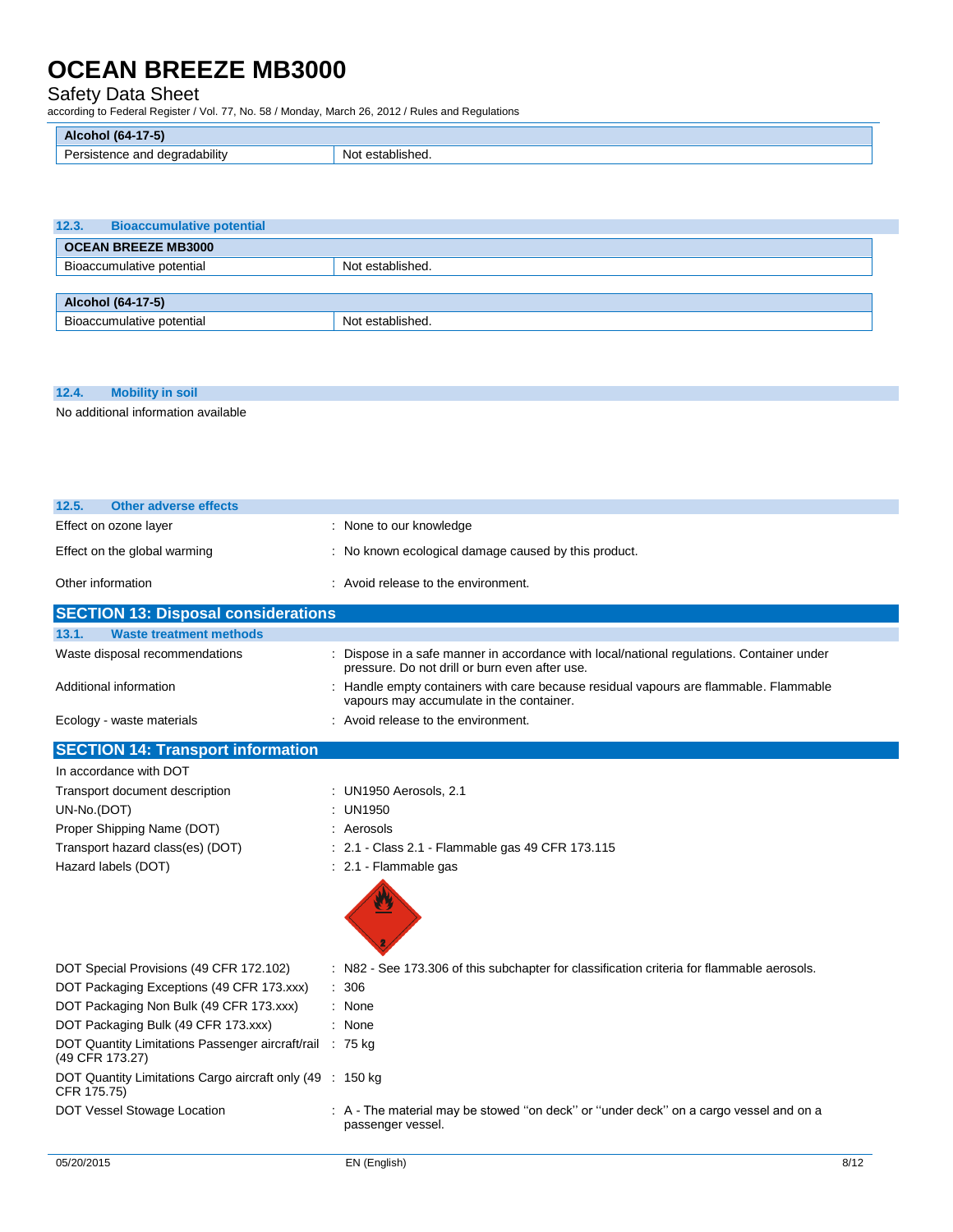# Safety Data Sheet<br>according to Federal Register / \

according to Federal Register / Vol. 77, No. 58 / Monday, March 26, 2012 / Rules and Regulations

| DOT Vessel Stowage Other                                                                                                                                   | : 48 - Stow "away from" sources of heat, 87 - Stow "separated from" Class 1 (explosives) except<br>Division 14,126 - Segregation same as for Class 9, miscellaneous hazardous materials |  |  |
|------------------------------------------------------------------------------------------------------------------------------------------------------------|-----------------------------------------------------------------------------------------------------------------------------------------------------------------------------------------|--|--|
| <b>Additional information</b>                                                                                                                              |                                                                                                                                                                                         |  |  |
| Other information                                                                                                                                          | : No supplementary information available.                                                                                                                                               |  |  |
| <b>ADR</b>                                                                                                                                                 |                                                                                                                                                                                         |  |  |
| Transport document description                                                                                                                             | : UN 1950 AEROSOLS, 2.1, (D)                                                                                                                                                            |  |  |
| Class (ADR)                                                                                                                                                | : 2 - Gases                                                                                                                                                                             |  |  |
| Classification code (ADR)                                                                                                                                  | : 5F                                                                                                                                                                                    |  |  |
| Danger labels (ADR)                                                                                                                                        | : 2.1 - Flammable gases                                                                                                                                                                 |  |  |
|                                                                                                                                                            |                                                                                                                                                                                         |  |  |
| Tunnel restriction code (ADR)                                                                                                                              | $\therefore$ D                                                                                                                                                                          |  |  |
| LQ                                                                                                                                                         | : 11                                                                                                                                                                                    |  |  |
| Excepted quantities (ADR)                                                                                                                                  | $\mathbf{E}$ EO                                                                                                                                                                         |  |  |
| <b>Transport by sea</b>                                                                                                                                    |                                                                                                                                                                                         |  |  |
| UN-No. (IMDG)                                                                                                                                              | : 1950                                                                                                                                                                                  |  |  |
| Proper Shipping Name (IMDG)                                                                                                                                | : AEROSOLS                                                                                                                                                                              |  |  |
| Class (IMDG)                                                                                                                                               | : 2 - Gases                                                                                                                                                                             |  |  |
| <b>Air transport</b>                                                                                                                                       |                                                                                                                                                                                         |  |  |
| UN-No. (IATA)                                                                                                                                              | : 1950                                                                                                                                                                                  |  |  |
| Proper Shipping Name (IATA)                                                                                                                                | : Aerosols, flammable                                                                                                                                                                   |  |  |
| Class (IATA)                                                                                                                                               | $\therefore$ 2                                                                                                                                                                          |  |  |
| <b>SECTION 15: Regulatory information</b>                                                                                                                  |                                                                                                                                                                                         |  |  |
| 15.1. US Federal regulations                                                                                                                               |                                                                                                                                                                                         |  |  |
| <b>EUGENOL (97-53-0)</b>                                                                                                                                   |                                                                                                                                                                                         |  |  |
| Not listed on the United States SARA Section 313<br>Listed on the United States TSCA (Toxic Substances Control Act) inventory                              |                                                                                                                                                                                         |  |  |
| <b>LIMONENE (5989-27-5)</b>                                                                                                                                |                                                                                                                                                                                         |  |  |
| Not listed on the United States SARA Section 313<br>Listed on the United States TSCA (Toxic Substances Control Act) inventory                              |                                                                                                                                                                                         |  |  |
| <b>CITRONELLOL (106-22-9)</b>                                                                                                                              |                                                                                                                                                                                         |  |  |
| Not listed on the United States TSCA (Toxic Substances Control Act) inventory<br>Listed on the United States TSCA (Toxic Substances Control Act) inventory |                                                                                                                                                                                         |  |  |
| <b>GERANIOL (106-24-1)</b>                                                                                                                                 |                                                                                                                                                                                         |  |  |
| Listed on the United States TSCA (Toxic Substances Control Act) inventory<br>Not listed on the United States SARA Section 313                              |                                                                                                                                                                                         |  |  |
| Alcohol (64-17-5)                                                                                                                                          |                                                                                                                                                                                         |  |  |
| Not listed on the United States SARA Section 313<br>Listed on the United States TSCA (Toxic Substances Control Act) inventory                              |                                                                                                                                                                                         |  |  |
| HEXYLENE GLYCOL (107-41-5)                                                                                                                                 |                                                                                                                                                                                         |  |  |
| Not listed on the United States SARA Section 313<br>Listed on the United States TSCA (Toxic Substances Control Act) inventory                              |                                                                                                                                                                                         |  |  |
| AMYL CINNAMAL (122-40-7)                                                                                                                                   |                                                                                                                                                                                         |  |  |
| Not listed on the United States SARA Section 313                                                                                                           | Listed on the United States TSCA (Toxic Substances Control Act) inventory                                                                                                               |  |  |

#### **2,6-DIMETHYL-7-OCTEN-2-OL (18479-58-8)**

Not listed on the United States SARA Section 313 Listed on the United States TSCA (Toxic Substances Control Act) inventory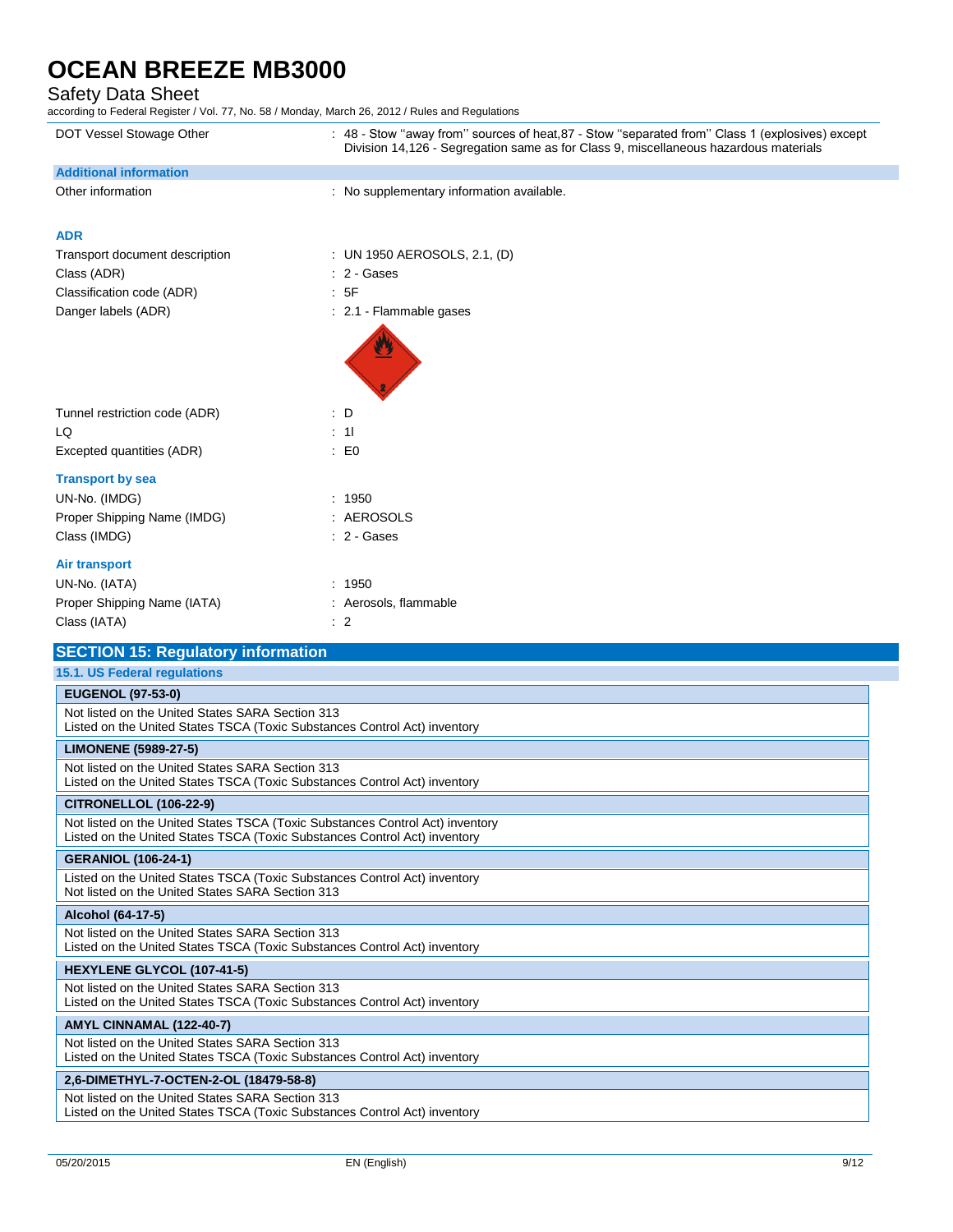### Safety Data Sheet

according to Federal Register / Vol. 77, No. 58 / Monday, March 26, 2012 / Rules and Regulations

| ALPHA CEDRENE (469-61-4)                                                  |                                              |  |  |  |
|---------------------------------------------------------------------------|----------------------------------------------|--|--|--|
| Not listed on the United States SARA Section 313                          |                                              |  |  |  |
| Listed on the United States TSCA (Toxic Substances Control Act) inventory |                                              |  |  |  |
| <b>PINENES (127-91-3)</b>                                                 |                                              |  |  |  |
| Not listed on the United States SARA Section 313                          |                                              |  |  |  |
| Listed on the United States TSCA (Toxic Substances Control Act) inventory |                                              |  |  |  |
| <b>MYRCENE (123-35-3)</b>                                                 |                                              |  |  |  |
| Not listed on the United States SARA Section 313                          |                                              |  |  |  |
| Listed on the United States TSCA (Toxic Substances Control Act) inventory |                                              |  |  |  |
| 3-CARENE (13466-78-9)                                                     |                                              |  |  |  |
| Not listed on the United States SARA Section 313                          |                                              |  |  |  |
| Listed on the United States TSCA (Toxic Substances Control Act) inventory |                                              |  |  |  |
| <b>UNDECATRIENE (16356-11-9)</b>                                          |                                              |  |  |  |
| Not listed on the United States SARA Section 313                          |                                              |  |  |  |
| Listed on the United States TSCA (Toxic Substances Control Act) inventory |                                              |  |  |  |
| BETA-CARYOPHYLLENE (87-44-5)                                              |                                              |  |  |  |
| Not listed on the United States SARA Section 313                          |                                              |  |  |  |
| Listed on the United States TSCA (Toxic Substances Control Act) inventory |                                              |  |  |  |
| OCIMENE - MAINLY 3,7-DIMETHYLOCTA 1,3,6-TRIENE (13877-91-3)               |                                              |  |  |  |
| Not listed on the United States SARA Section 313                          |                                              |  |  |  |
| Listed on the United States TSCA (Toxic Substances Control Act) inventory |                                              |  |  |  |
| GAMMA-TERPINENE (99-85-4)                                                 |                                              |  |  |  |
| Not listed on the United States SARA Section 313                          |                                              |  |  |  |
| Listed on the United States TSCA (Toxic Substances Control Act) inventory |                                              |  |  |  |
| p-CYMENE (99-87-6)                                                        |                                              |  |  |  |
| Not listed on the United States SARA Section 313                          |                                              |  |  |  |
| Listed on the United States TSCA (Toxic Substances Control Act) inventory |                                              |  |  |  |
| <b>SCENTENAL (86803-90-9)</b>                                             |                                              |  |  |  |
| Not listed on the United States SARA Section 313                          |                                              |  |  |  |
| Listed on the United States TSCA (Toxic Substances Control Act) inventory |                                              |  |  |  |
| <b>EPA TSCA Regulatory Flag</b>                                           | P - P - indicates a commenced PMN substance. |  |  |  |

#### **15.2. International regulations**

**CANADA**

No additional information available

**EU-Regulations** No additional information available

#### **Classification according to Regulation (EC) No. 1272/2008 [CLP]**

Aerosol 1 H222;H229 Skin Irrit. 2 H315 Eye Irrit. 2 H319<br>Skin Sens. 1 H317 Skin Sens. 1 Aquatic Chronic 3 H412

Full text of H-phrases: see section 16

**Classification according to Directive 67/548/EEC [DSD] or 1999/45/EC [DPD]**

**15.2.2. National regulations**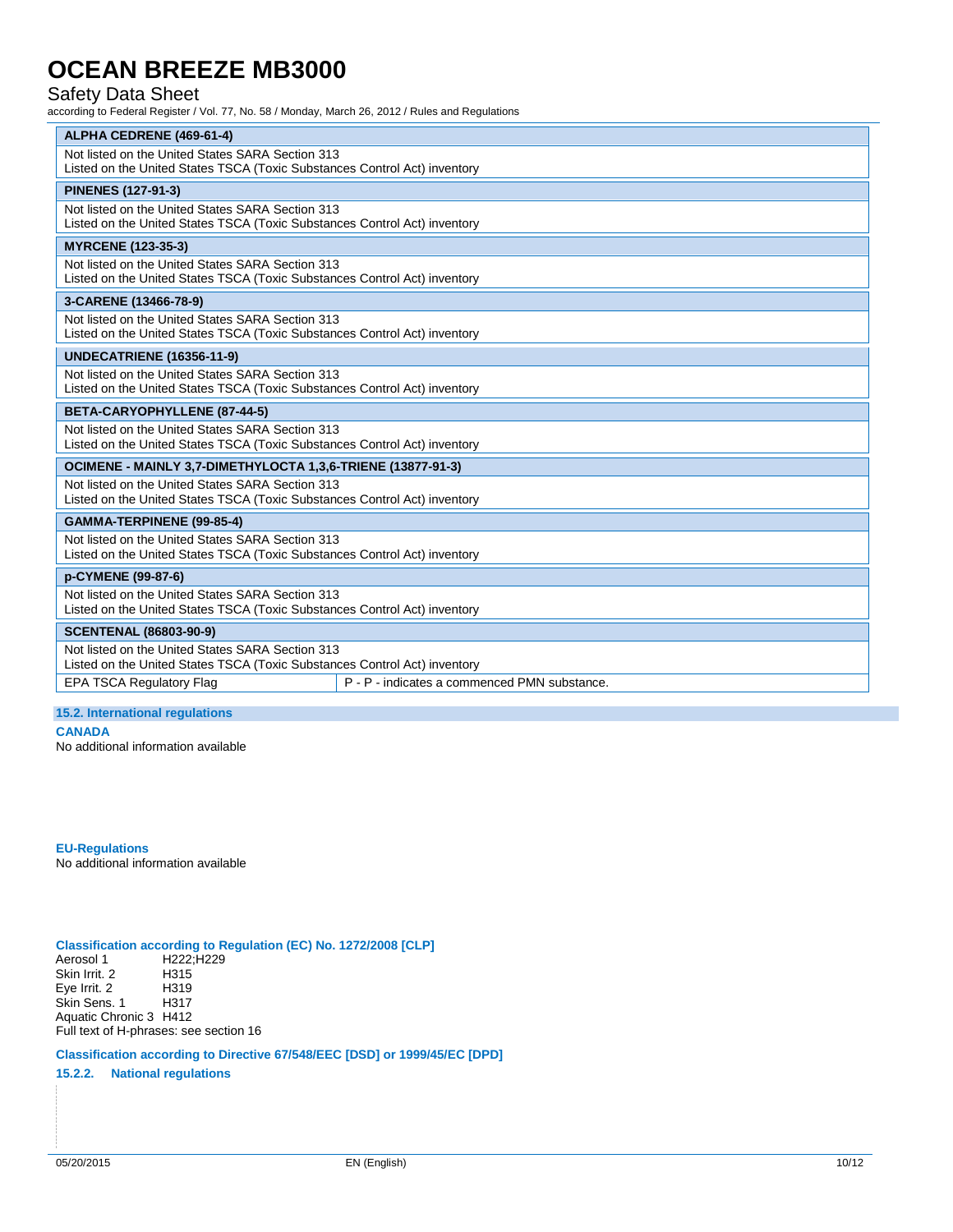Safety Data Sheet

according to Federal Register / Vol. 77, No. 58 / Monday, March 26, 2012 / Rules and Regulations

#### **15.3. US State regulations**

| Alcohol (64-17-5)                               |  |  |
|-------------------------------------------------|--|--|
| U.S. - New York - RTK list Hazardous Substances |  |  |
|                                                 |  |  |
| <b>HEXYLENE GLYCOL (107-41-5)</b>               |  |  |

| <b>SECTION 16: Other information</b> |                                                                                                                                                                                                                                                                                                                                                                                                                                                                                                                                                                                                                                                                                                                                                                                                                                                                                                                                                                                                                                          |
|--------------------------------------|------------------------------------------------------------------------------------------------------------------------------------------------------------------------------------------------------------------------------------------------------------------------------------------------------------------------------------------------------------------------------------------------------------------------------------------------------------------------------------------------------------------------------------------------------------------------------------------------------------------------------------------------------------------------------------------------------------------------------------------------------------------------------------------------------------------------------------------------------------------------------------------------------------------------------------------------------------------------------------------------------------------------------------------|
| Other information                    | REACH Disclaimer:<br>This information is based on current knowledge. Consistency of data in the SDS with CSR is<br>considered, as far as the information is available at the time of compilation (cfr Revision date<br>and Version number). DISCLAIMER OF LIABILITY The information in this SDS was obtained<br>from sources which we believe are reliable. However, the information is provided without any<br>warranty, express or implied, regarding its correctness. The conditions or methods of handling,<br>storage, use or disposal of the product are beyond our control and may be beyond our<br>knowledge. For this and other reasons, we do not assume responsibility and expressly disclaim<br>liability for loss, damage or expense arising out of or in any way connected with the handling,<br>storage, use or disposal of the product. This SDS was prepared and is to be used only for this<br>product. If the product is used as a component in another product, this SDS information may<br>not be applicable. None. |

#### Full text of H-phrases:

| Aquatic Acute 1   | Hazardous to the aquatic environment - Acute Hazard, Category 1                               |
|-------------------|-----------------------------------------------------------------------------------------------|
| Aquatic Chronic 1 | Hazardous to the aquatic environment - Chronic Hazard, Category                               |
| Aquatic Chronic 2 | Hazardous to the aquatic environment - Chronic Hazard, Category                               |
| Asp. Tox. 1       | Aspiration hazard, Category 1                                                                 |
| Eye Dam. 1        | Serious eye damage/eye irritation, Category 1                                                 |
| Eye Irrit. 2A     | Serious eye damage/eye irritation, Category 2A                                                |
| Flam. Aerosol 1   | Flammable aerosols, Category 1                                                                |
| Flam. Liq. 2      | Flammable liquids, Category 2                                                                 |
| Flam. Lig. 3      | Flammable liquids, Category 3                                                                 |
| Skin Irrit. 2     | Skin corrosion/irritation, Category 2                                                         |
| Skin Sens. 1      | Sensitisation - Skin, category 1                                                              |
| STOT SE 3         | Specific target organ toxicity - Single exposure, Category 3,<br>Respiratory tract irritation |
| H <sub>222</sub>  | Extremely flammable aerosol                                                                   |
| H <sub>225</sub>  | Highly flammable liquid and vapour                                                            |
| H <sub>226</sub>  | Flammable liquid and vapour                                                                   |
| H304              | May be fatal if swallowed and enters airways                                                  |
| H315              | Causes skin irritation                                                                        |
| H317              | May cause an allergic skin reaction                                                           |
| H318              | Causes serious eye damage                                                                     |
| H319              | Causes serious eye irritation                                                                 |
| H335              | May cause respiratory irritation                                                              |
| H400              | Very toxic to aquatic life                                                                    |
| H410              | Very toxic to aquatic life with long lasting effects                                          |
| H411              | Toxic to aquatic life with long lasting effects                                               |

SDS US GHS HazCom 2012 newell